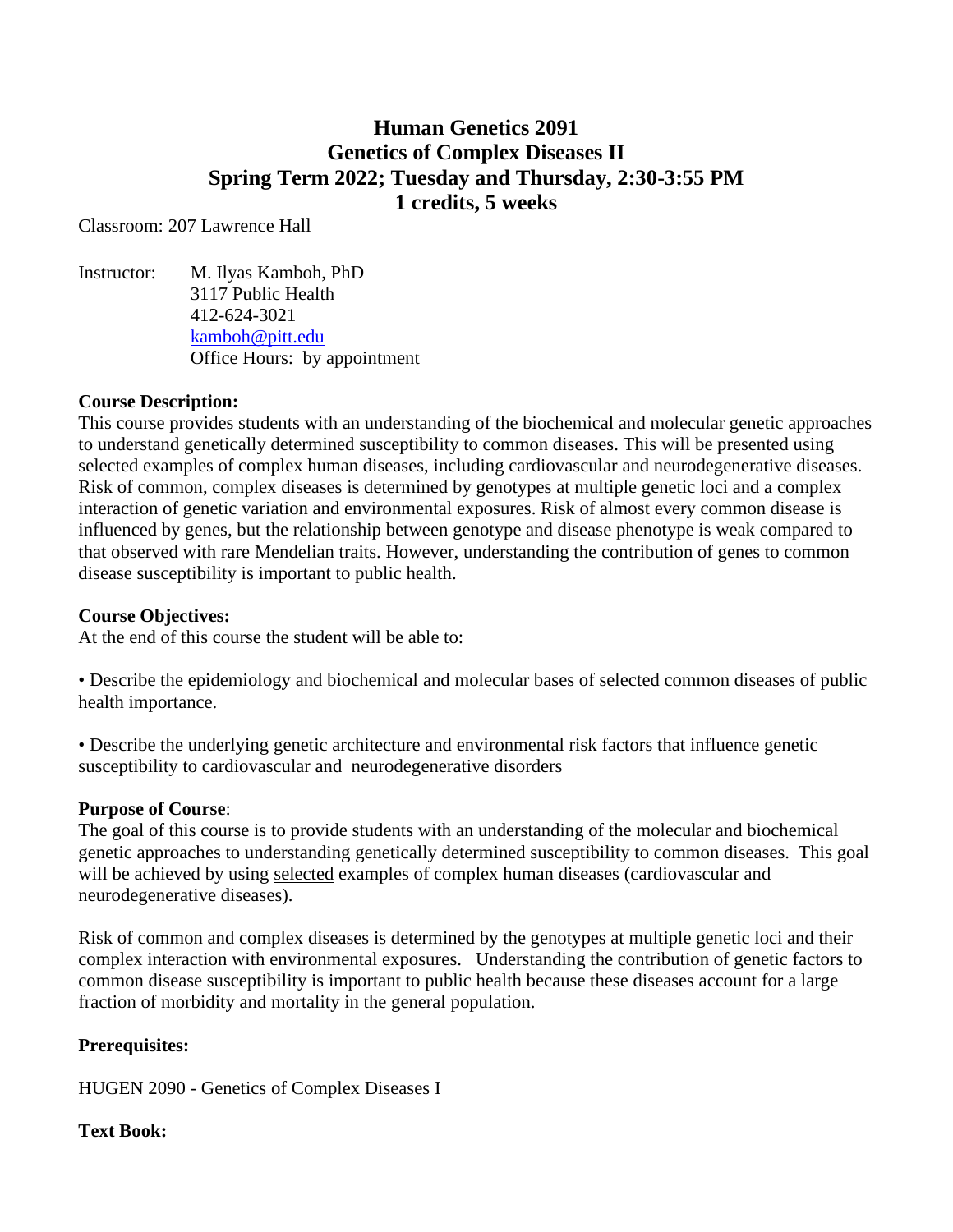There is no text book for this course. Lecture notes/slides, suggested readings, and other course materials will be posted on Canvas

# **Grading:**

Grades will be assigned based on assignments and final exam. The following will be the grade scale:

90-100% A 80-89% B 70-79% C 60-69% D  $< 60\%$  F

# **Behavior/Ground Rules**

All students are expected to behave professionally in the class (i.e. listen to the lectures attentively and participate in discussion; no use of cell phones; laptops are allowed only related to the classroom teaching activities).

# **Academic Integrity:**

All students are expected to adhere to the school's standards of academic honesty. Cheating/plagiarism will not be tolerated. The Graduate School of Public Health's policy on academic integrity, which is based on the University policy, is available online in the Pitt Public Health Academic Handbook [www.publichealth.pitt.edu/home/academics/academic-requirements.](https://na01.safelinks.protection.outlook.com/?url=http%3A%2F%2Fwww.publichealth.pitt.edu%2Fhome%2Facademics%2Facademic-requirements&data=01%7C01%7CRobin.Leaf%40pitt.edu%7Cd2b682f8df1344a1488b08d5f7078713%7C9ef9f489e0a04eeb87cc3a526112fd0d%7C1&sdata=6ufA2nSlUetTPqxC3zE70WlE7mLMvNKznCNB7nQHwj0%3D&reserved=0) The policy includes obligations for faculty and students, procedures for adjudicating violations, and other critical information. Please take the time to read this policy.

## **Disabilities:**

If you have a disability for which you are or may be requesting an accommodation, you are encouraged to contact both your instructor and Disability Resources and Services, 140 William Pitt Union, 412-648- 7890 or 412-383-7355 (TTY) as early as possible in the term.

# **Diversity Statement**:

The University of Pittsburgh Graduate School of Public Health considers the diversity of its students, faculty, and staff to be a strength and critical to its educational mission. Pitt Public Health is committed to creating and fostering inclusive learning environments that value human dignity and equity and social justice. Every member of our community is expected to be respectful of the individual perspectives, experiences, behaviors, worldviews, and backgrounds of others. While intellectual disagreement may be constructive, no derogatory statements, or demeaning or discriminatory behavior will be permitted.

If you feel uncomfortable or would like to discuss a situation, please contact any of the following:

- the course director or course instructor;
- the [Pitt Public Health Associate Dean for Diversity and Inclusion;](https://publichealth.pitt.edu/home/about/leadership)
- the University's Office of Diversity and Inclusion at 412-648-7860 or <https://www.diversity.pitt.edu/civil-rights-title-ix-compliance/make-report/report-form> (anonymous reporting form)

# **Sexual Misconduct, Required Reporting and Title IX Statement**

The University is committed to combatting sexual misconduct. As a result, you should know that University faculty and staff members are required to report any instances of sexual misconduct, including harassment and sexual violence, to the University's Title IX office so that the victim may be provided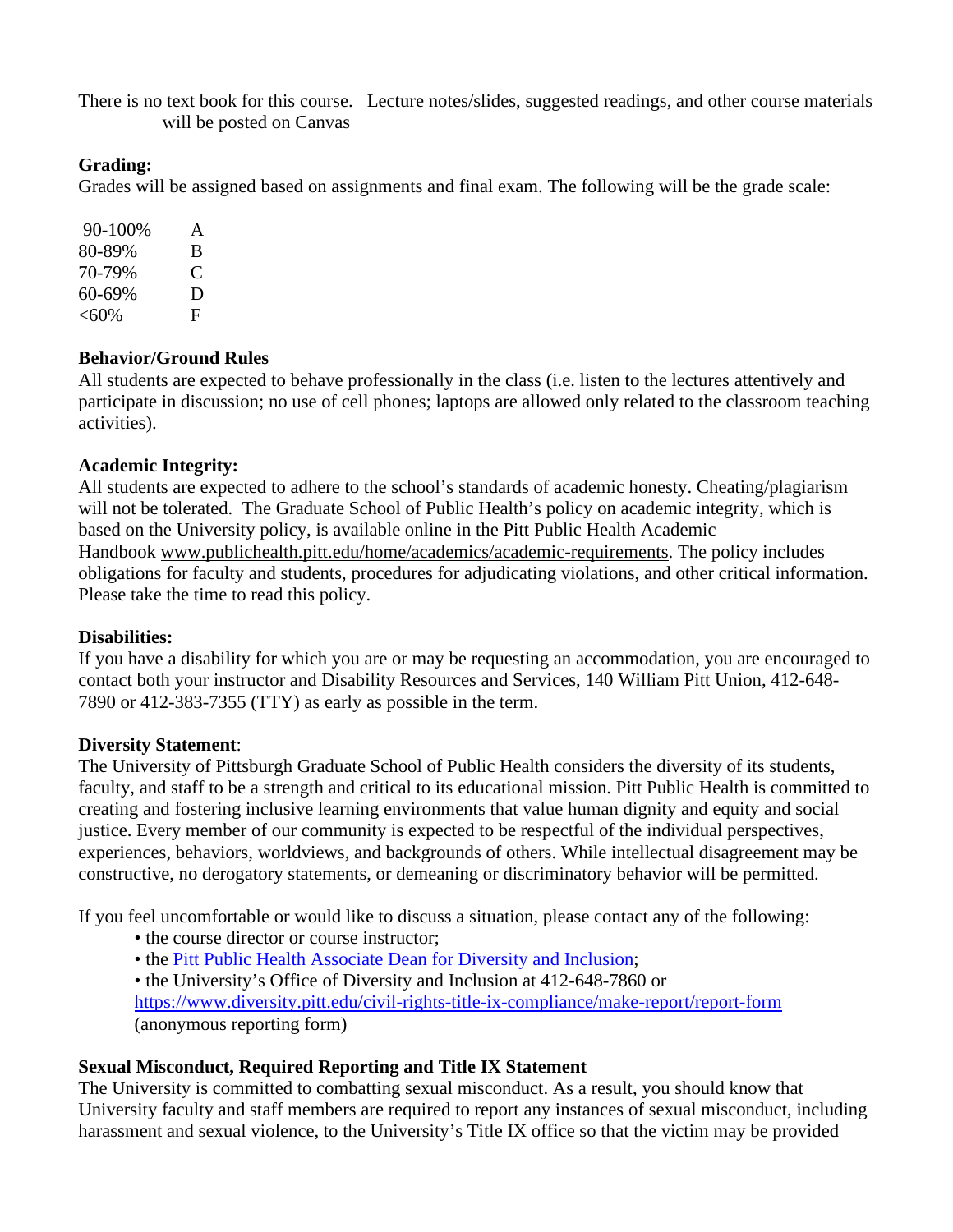appropriate resources and support options. What this means is that as your professor, I am required to report any incidents of sexual misconduct that are directly reported to me, or of which I am somehow made aware.

There are two important exceptions to this requirement about which you should be aware: A list of the designated University employees who, as counselors and medical professionals, do not have this reporting responsibility and can maintain confidentiality, can be found here: [https://www.diversity.pitt.edu/civil-rights-title-ix-compliance/make-report/confidentiality-and](https://www.diversity.pitt.edu/civil-rights-title-ix-compliance/make-report/confidentiality-and-retaliation)[retaliation](https://www.diversity.pitt.edu/civil-rights-title-ix-compliance/make-report/confidentiality-and-retaliation)

An important exception to the reporting requirement exists for academic work. Disclosures about sexual misconduct that are shared as part of an academic project, classroom discussion, or course assignment, are not required to be disclosed to the University's Title IX office.

If you are the victim of sexual misconduct, Pitt encourages you to reach out to these resources:

• Title IX Office: 412-648-7860

• SHARE @ the University Counseling Center: 412-648-7930 (8:30 A.M. TO 5 P.M. M-F) and 412-648-7856 (AFTER BUSINESS HOURS)

If you have a safety concern, please contact the University of Pittsburgh Police, 412-624-2121.

Other reporting information is available here: [https://www.diversity.pitt.edu/civil-rights-title](https://www.diversity.pitt.edu/civil-rights-title-ixcompliance/make-report)[ixcompliance/make-report](https://www.diversity.pitt.edu/civil-rights-title-ixcompliance/make-report)

Statement from the Department of Gender, Sexuality, and Women's Studies

[This statement was developed by Katie Pope, Associate Vice Chancellor for Civil Rights and Title IX, in conjunction with GSWS instructors.]